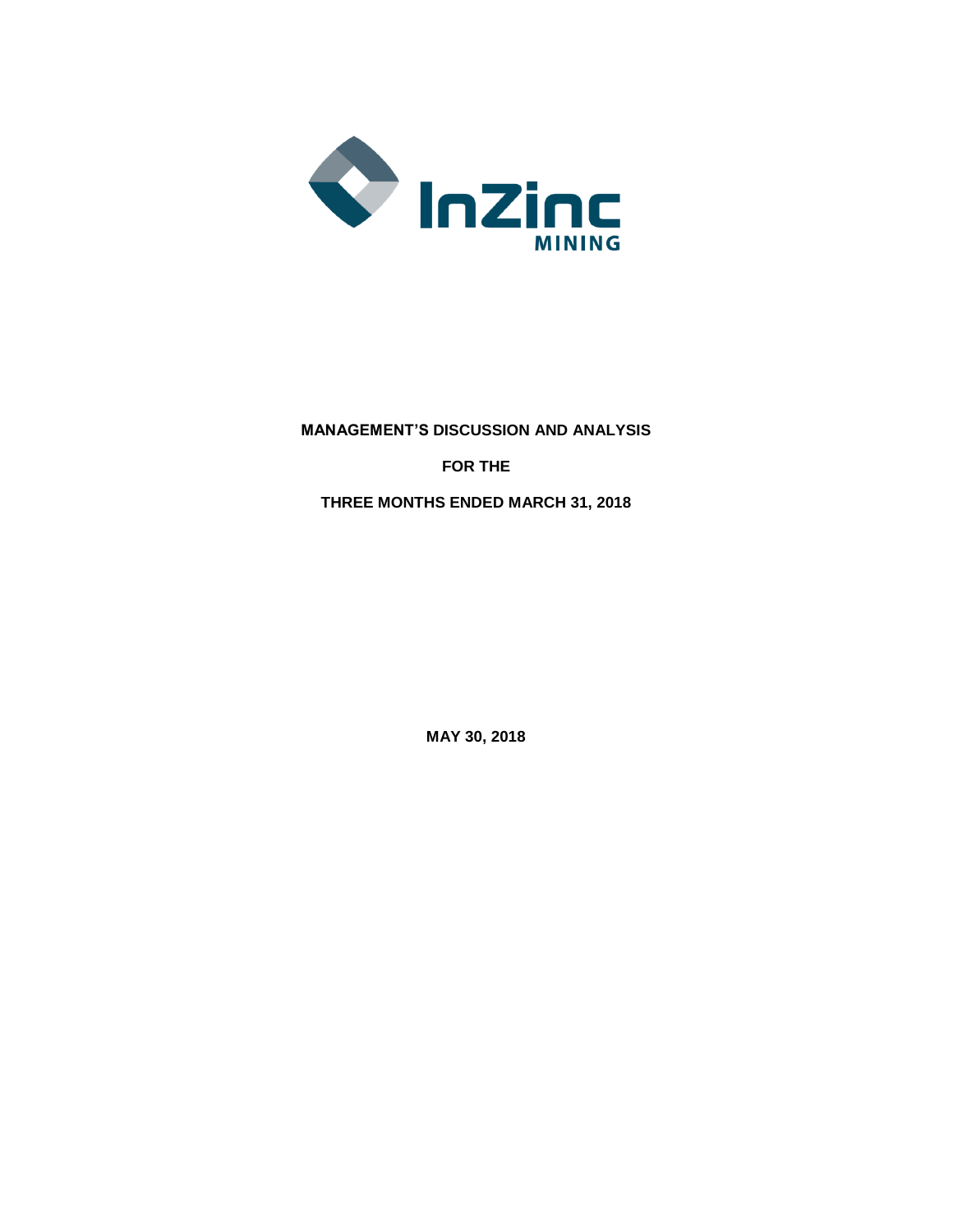#### *Description of Management Discussion and Analysis*

The purpose of this Management Discussion and Analysis ("MD&A") is to explain management's point of view regarding the past performance and future outlook of InZinc Mining Ltd. (the "Company"). This report also provides information to improve the reader's understanding of the condensed interim consolidated financial statements and related notes for the three months ended March 31, 2018 as well as important trends and risks affecting the Company's financial performance, and should therefore be read in conjunction with the audited consolidated financial statements of the Company for the year ended December 31, 2017. Those financial statements are prepared in accordance with International Financial Reporting Standards ("IFRS") as issued by the International Accounting Standards Board. All amounts in the financial statements and in this discussion and analysis are expressed in Canadian dollars, unless otherwise indicated. The following discussion is dated and current as of May 30**,** 2018. This MD&A contains forward-looking information and statements which are based on the conclusions of management. The forward-looking information and statements are only made as of the date of this MD&A.

The Company's certifying officers, based on their knowledge, having exercised reasonable diligence, are also responsible to ensure that these filings do not contain any untrue statement of a material fact or omit to state a material fact required to be stated or that is necessary to make a statement not misleading in light of the circumstances under which it was made, with respect to the period covered by these filings, and these financial statements together with the other financial information included in these filings. The Board of Directors' approves the Financial Statements and MD&A and ensures that management has discharged its financial responsibilities. The Board's review is accomplished principally through the Audit Committee, which meets periodically to review all financial reports, prior to filing.

All amounts are stated in Canadian dollars unless otherwise indicated. Additional information on the Company is available on SEDAR and at the Company's website, **www.inzincmining.com**.

### *Forward-Looking Statements*

Certain disclosures contained in this MD&A may constitute forward-looking information. This is information regarding possible events, conditions or results of operations of the Company that is based upon assumptions about future economic conditions and courses of action which is inherently uncertain. All information other than statements of historical fact may be forward-looking information.

Forward-looking information is subject to a variety of risks and uncertainties which could cause actual events or results to differ from those reflected in the forward-looking statements, including, without limitation, risks and uncertainties relating to the interpretation of drill results and the estimation of mineral resources, the geology, grade and continuity of mineral deposits and the possibility that future exploration and development results will not be consistent with the Company's expectations. Some other risks and factors which could cause results to differ materially from those expressed in the forward-looking information contained in this MD&A are described under the heading "Risks and Uncertainties".

Readers are cautioned that any such listings of risks are not, and in fact cannot be, complete. Although the Company has attempted to identify important factors that could cause actual events and results to differ materially from those described in the forward-looking information, there may be other factors that cause events or results to differ from those intended, anticipated or estimated. The Company believes the expectations reflected in the forward-looking information are reasonable but no assurance can be given that these expectations will prove to be correct and readers are cautioned not to place undue reliance on forward-looking information contained in this MD&A.

The forward-looking information contained in this MD&A is provided as of the date hereof and the Company undertakes no obligation to update publicly or revise any forward-looking information, whether as a result of new information, future events or otherwise, except as otherwise required by law. All of the forwardlooking information contained in this MD&A is expressly qualified by this cautionary statement.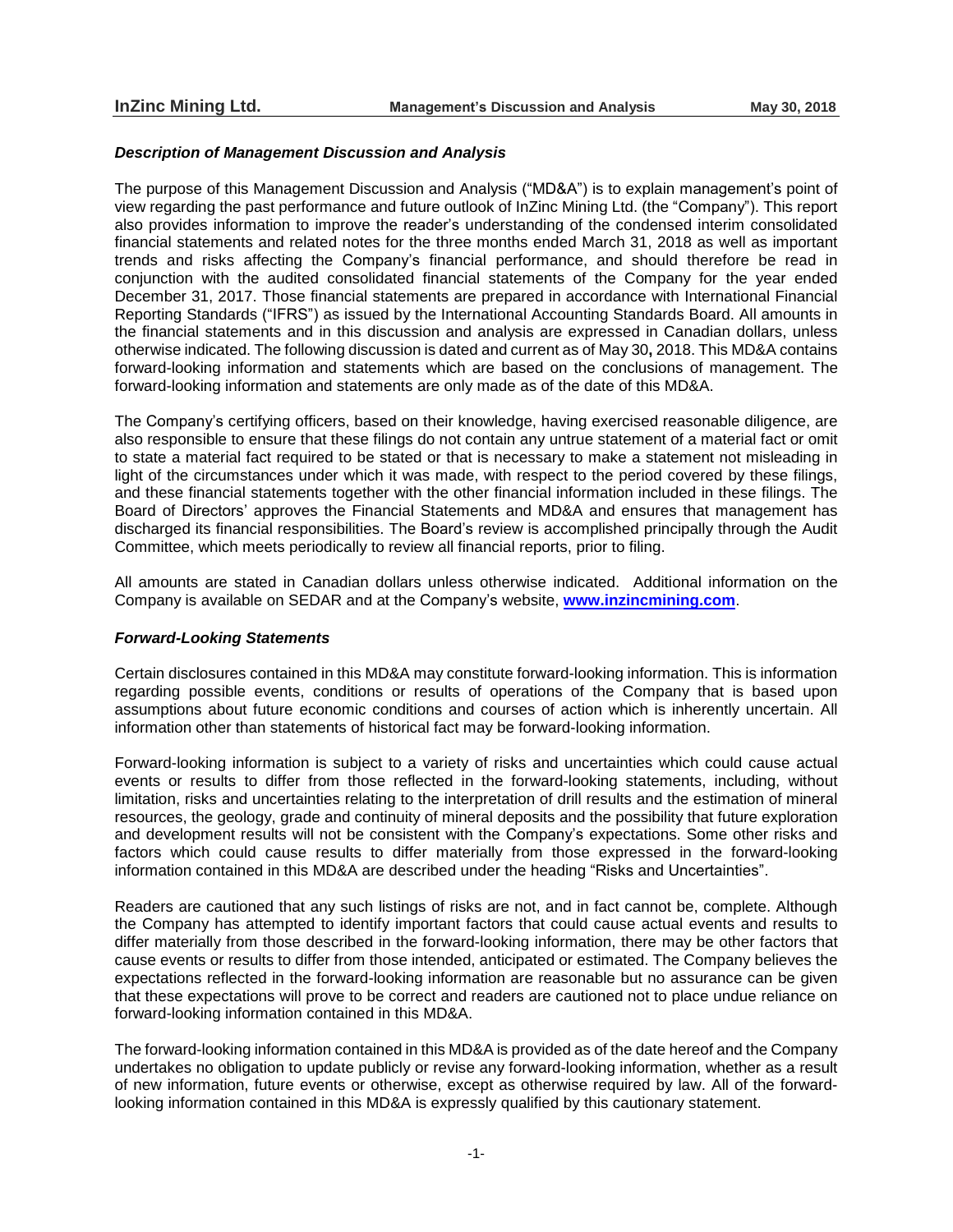## **Description of Business**

The Company is incorporated under the Canada Business Corporations Act and is listed on the TSX Venture Exchange ("TSX-V") under the trading symbol IZN. It was renamed from Lithic Resources Ltd. on February 18, 2014. The principal business of the Company is the acquisition, exploration and development of mineral properties ("exploration and evaluation assets"), either solely or through joint ventures and options.

To date the Company has not generated any revenues.

## **Discussion of Operations**

The Company currently holds two active mineral properties at varying stages of exploration and advancement. The Company's flagship West Desert Zinc Property (100% interest) ("West Desert"), formerly known as the Crypto Zinc Property ("Property"), is located in western Utah and the early stage Indy Zinc Property (100% option) ("Indy") is located in south-central British Columbia. Both properties are well located for potential development with proximal access to power, roads and rail infrastructure. In addition to exploring its existing properties, the Company is engaged in a continuing review of other properties and projects for possible acquisition.

In 2014 the Company announced the results of a positive Preliminary Economic Assessment ("PEA") on the Company's West Desert ("WD") deposit located approximately 160 km south west of Salt Lake City, Utah. The PEA, based on conventional bulk underground mining and processing, estimated an after tax NPV (8%) of US \$258,000,000 and IRR of 23% over a 15 year mine life assuming base case long term metal prices (US; zinc = \$1/lb, copper = \$3/lb, iron = \$105/t, indium = \$600/kg, silver = \$21/oz, gold = *\$1,300 /oz)*. The 2014 PEA outlined an indicated resource of 13.0 million tonnes grading 2.16% zinc, 0.23% copper, 33 g/t indium and 48% magnetite, plus an inferred resource of 46.0 million tonnes grading 1.76% zinc, 0.22% copper, 24 g/t indium and 48% magnetite. The WD deposit remains open for expansion in several directions and the 2014 PEA highlighted continued exploration as an integral part of further work leading to a Prefeasibility Study at West Desert.

For additional information on the West Desert PEA please refer to the Company's press release dated April 1, 2014 and the Company's report entitled "Technical Report on the West Desert Zinc-Copper-Indium-Magnetite Project, Preliminary Economic Assessment, Juab County, Utah" at [www.inzincmining.com](http://www.inzincmining.com/) or [www.sedar.com.](http://www.sedar.com/)

Indy is located approximately 150 km southeast of the city of Prince George, BC. Known mineralization includes a 450 m long trend outlined by five shallow, wide-spaced historical drill holes with intersections ranging from 1.5 m to 19.7 m widths and grading from 1.9% to 8.9% zinc, 1.0 g/t to 55.6 g/t silver and 0.04% to 2.4% lead. Historical intersections are estimated within 100 m of surface and open for expansion on strike and at depth. Surface geochemistry completed in 2017 indicates this mineralization may extend for a further 800 m to the north. In addition, multiple, large soil geochemical anomalies over 6.5 km strike, offer potential for additional discoveries.

The Company's West Desert and Indy projects are at the exploration stage and have not generated any revenues. At March 31, 2018, the Company had not yet achieved profitable operations and has a deficit of \$8,763,853 (December 31, 2017 - \$8,619,097).

Since the Company's properties are at the exploration stage, it does not have operations or operating results in the conventional use of the terms. The Company's financial success will ultimately be dependent upon finding economically recoverable mineral reserves, confirmation of its interest in those reserves and its ability to obtain the necessary financing to profitably produce those reserves. Further information on the Company's properties can be found on the Company's website at www.inzincmining.com.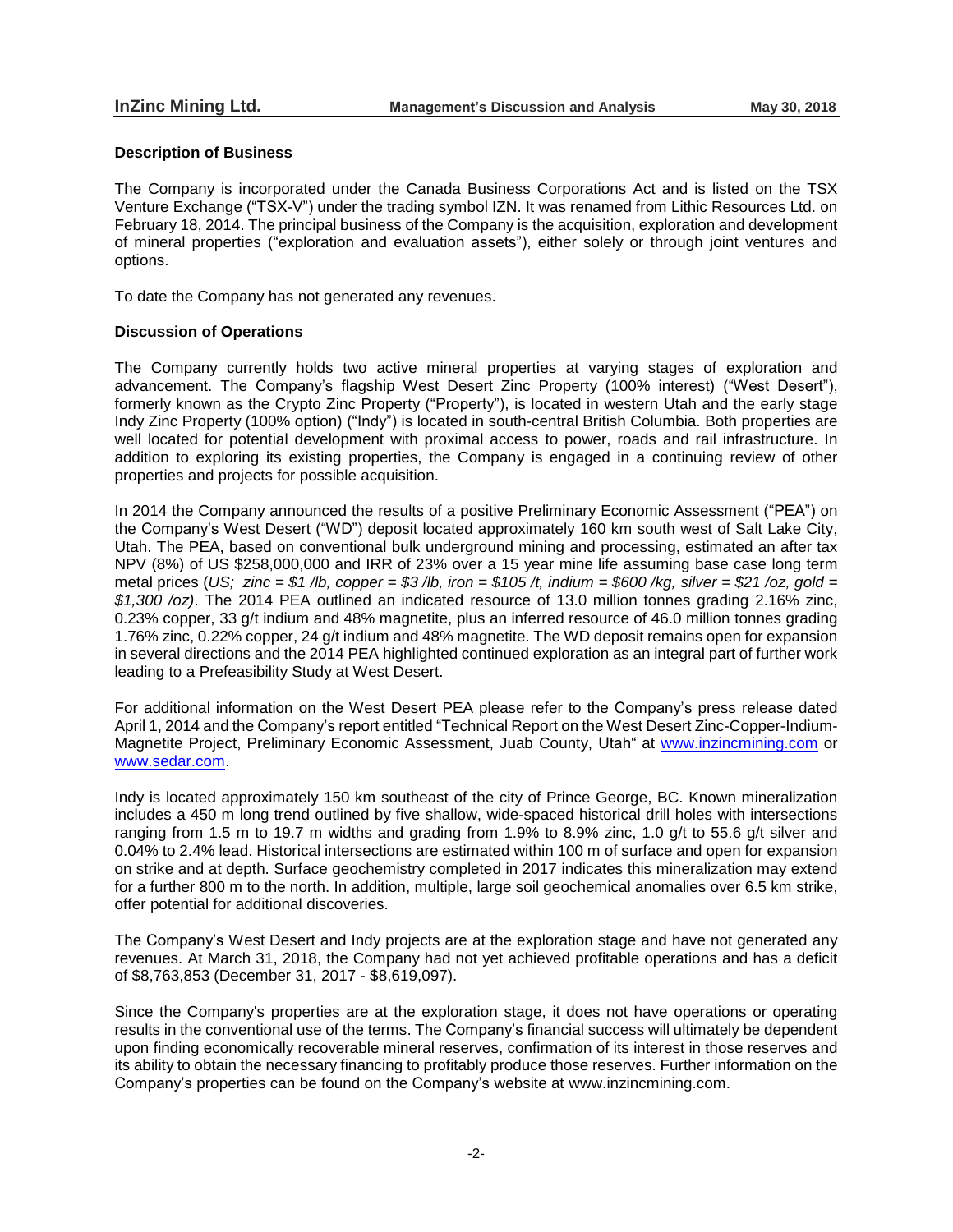## **Mineral Properties**

#### West Desert

In May of 2005, the Company signed an agreement to purchase a 100% interest in the Property from EuroZinc Mining Corporation ("EuroZinc") in exchange for 1,500,000 shares and \$25,000 in cash. The Property, at the time of acquisition, consisted of several claims which were subject to a 1.5% net smelter returns royalty ("NSR") and a future cash payment (\$1,000,000 upon completion of financing necessary to bring the Property into production) held by Vaaldiam Mining Ltd. Since the 2005 acquisition from EuroZinc, the Company has acquired, either wholly or in part, several additional claims.

West Desert comprises 4,258 acres and is located about 160 km southwest of Salt Lake City, Utah. Early mining activity includes the historic Fish Springs Mining District from which recorded production of 2,700,000 oz of silver occurred from the late 19th century through the mid-1950's. The WD deposit was discovered in the 1960's and was originally explored for its iron potential. Drilling campaigns in the 1980's, 1990's and by the Company in 2007-2008 have subsequently outlined the large zinc resources currently hosted in the WD deposit. The property is crossed by a power-line, is easily accessible by road and has railheads within 90 km.

The WD deposit is a significant carbonate replacement deposit, similar in many respects to the deposits comprising the world class Bingham, Park City and Tintic mining districts located some 130 km to the east. Zinc mineralization at West Desert is concentrated in two contiguous zones, known as the Main and Deep (CRD) Zones hosted in a sequence of Cambrian to Ordovician carbonate rocks cut by a quartz monzonite intrusive of Late Eocene age. The Main zone is generally oxidized to a maximum depth of about 250 m. The general distribution of mineralization on the West Desert property shows zoning similar to that in typical porphyry/CRD systems, with an inner zone of molybdenum-rich mineralization grading outwards through copper and zinc, then lead, silver and manganese with increasing distance from the intrusive.

Various historic workings in the Fish Springs District were developed on high grade silver-lead replacement deposits controlled by structures and occur to the east of the WD deposit. Total production in the district, in which the single largest mine by far was the Utah Mine, is recorded at about 20,300 tons grading 128 ounces silver per ton (4,389 gpt) and 44% lead. High grade intercepts of silver-rich replacement style mineralization have been encountered in drilling outside of the historical mine area.

From 2006 to 2010 the Company completed geophysical surveys, metallurgical studies and over 10,000 m of diamond drilling. In September 2010 the Company completed a PEA of the West Desert project. In 2014 the Company completed a revised PEA of the West Desert project which supersedes all earlier reports.

## *2014 PEA Highlights*

- After tax NPV(8%) of US \$258 million, IRR of 23% and payback of 3.7 years assuming base case long term metal prices (*US\$; zinc = \$1 /lb, copper = \$3 /lb, iron = \$105 /t, indium = \$600 /kg, silver = \$21 /oz, gold = \$1,300 /oz)*
- conventional bulk underground mining of sulphide resources
- 2.37 million tonnes per year mined over a 14.8 year mine life
- conventional processing to produce three clean concentrates
- zinc recoveries of 92% into a concentrate grading 55% zinc and containing high levels of indium
- copper recoveries of 74% into a concentrate grading 29% copper with payable levels of silver and gold
- average annual production of 107.9 million lbs zinc, 9.9 million lbs copper and 1.0 million tonnes iron concentrate (magnetite)
- Initial and life-of-mine capex of US \$247.4 million and US \$388.9 million, respectively
- good potential for resource expansion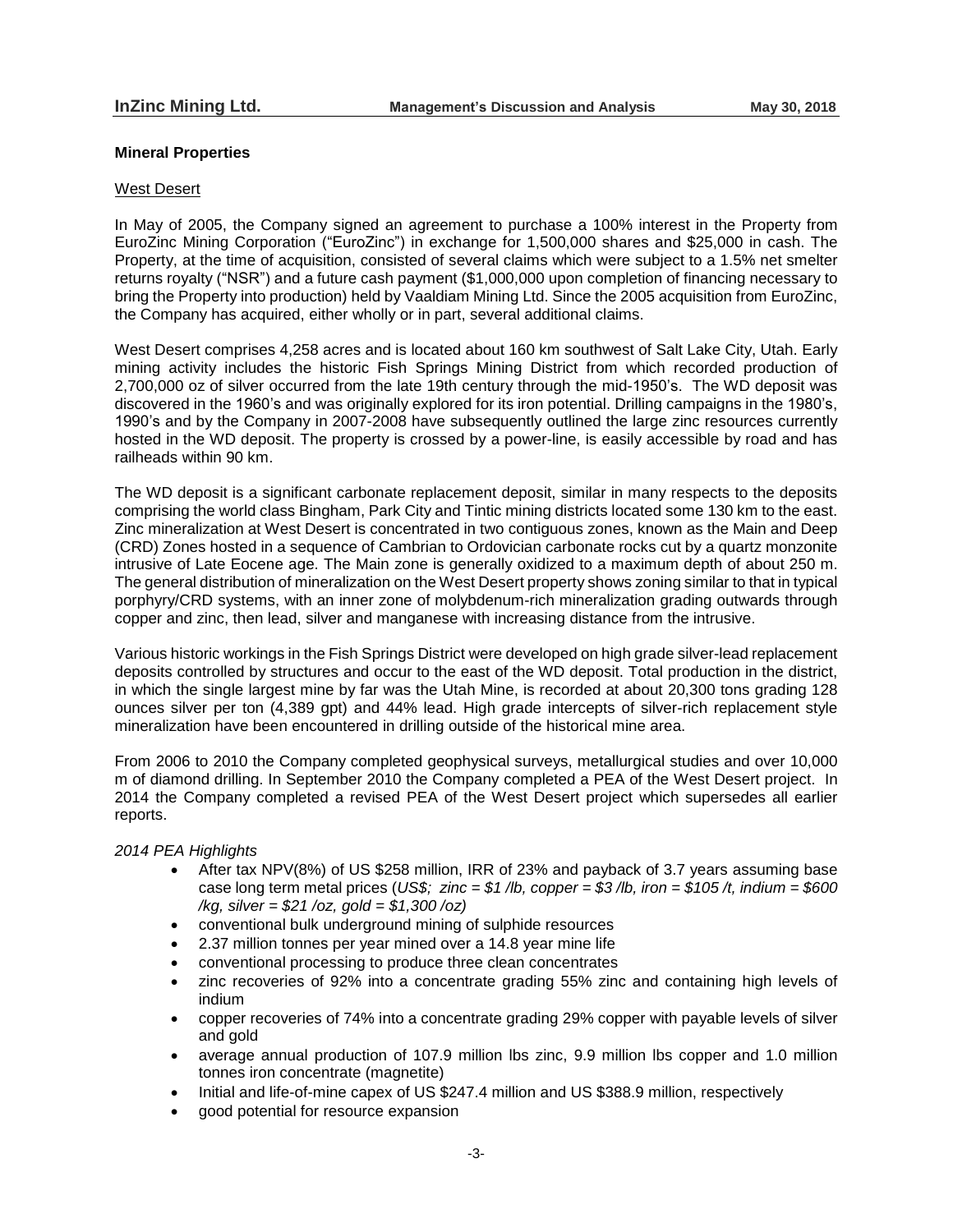#### **Mineral Properties (continued)**

#### West Desert (continued)

For additional information on the West Desert PEA please refer to the Company's press release dated April 1, 2014 and the Company's report entitled "Technical Report on the West Desert Zinc-Copper-Indium-Magnetite Project, Preliminary Economic Assessment, Juab County, Utah" at [www.inzincmining.com](http://www.inzincmining.com/) or [www.sedar.com.](http://www.sedar.com/)

Note: The PEA is considered preliminary in nature. It includes Inferred mineral resources that are considered too *speculative to have the economic considerations applied that would enable classification as mineral reserves. There* is no certainty that the conclusions within the PEA will be realized. Mineral resources that are not mineral reserves *do not have demonstrated economic viability.*

In September 2017 the Company provided results of its review with respect to project advancement strategies at the WD project. The review highlighted the potential for silver-rich zinc mineralization in addition to copper-rich zinc mineralization in an untested area extending over 650 m east of the WD deposit, which is itself open for expansion in several directions and contains a large resource as defined in the 2014 PEA.

The exploration potential to the east of the WD deposit is based, in part, on the presence of multiple silver rich intersections and a high-grade copper-zinc massive sulphide intersection in historical drill hole CC-43, which was drilled below a past-producing silver mine located 650 m east of the deposit. As this area of exploration potential is adjacent to the WD deposit and coincides with underground development plans designed in the 2014 PEA, future exploration drilling is assigned a priority.

#### *Silver Potential*

Known silver mineralization on the property includes numerous surface occurrences and past producing mines collectively described as the historic Fish Springs Mining District. The district included several operations including the Utah Silver mine, which produced 2.7 million ounces of silver, operated from 1860 until 1950 and is centered 650 m east of the WD deposit. The proximity of the Utah Silver mine to the WD deposit, its enriched precious metal content and the depth extent of this mineralization are of key interest. Silver is not currently included in the 2014 PEA resources comprising the WD deposit.

#### *Exploration Plans*

In April 2018 the Company commenced diamond drilling. The Phase 1 program of approximately 3,500 m will focus on exploration and expansion of the WD deposit and the highly prospective area to the east. Wide spaced drill holes will focus on three objectives:

• Explore silver-rich zinc mineralization east of the WD deposit and below the historic Utah Silver mine

• Explore for copper and zinc rich massive sulphides east of the WD deposit

• Test for extensions of the WD deposit, distribution of higher grade zinc domains and extension of indium bearing mineralization at the WD deposit

Geophysical surveys, completed in January 2018, support target selection and corresponding drill hole locations over the exploration area.

The Company believes that further exploration of the property is strongly warranted prior to advanced economic studies and pre-development activities.

#### *2018 Expenditure Requirements*

An estimated total of US \$34,000 is required in 2018 to keep the claims and leases comprising the West Desert property in good standing.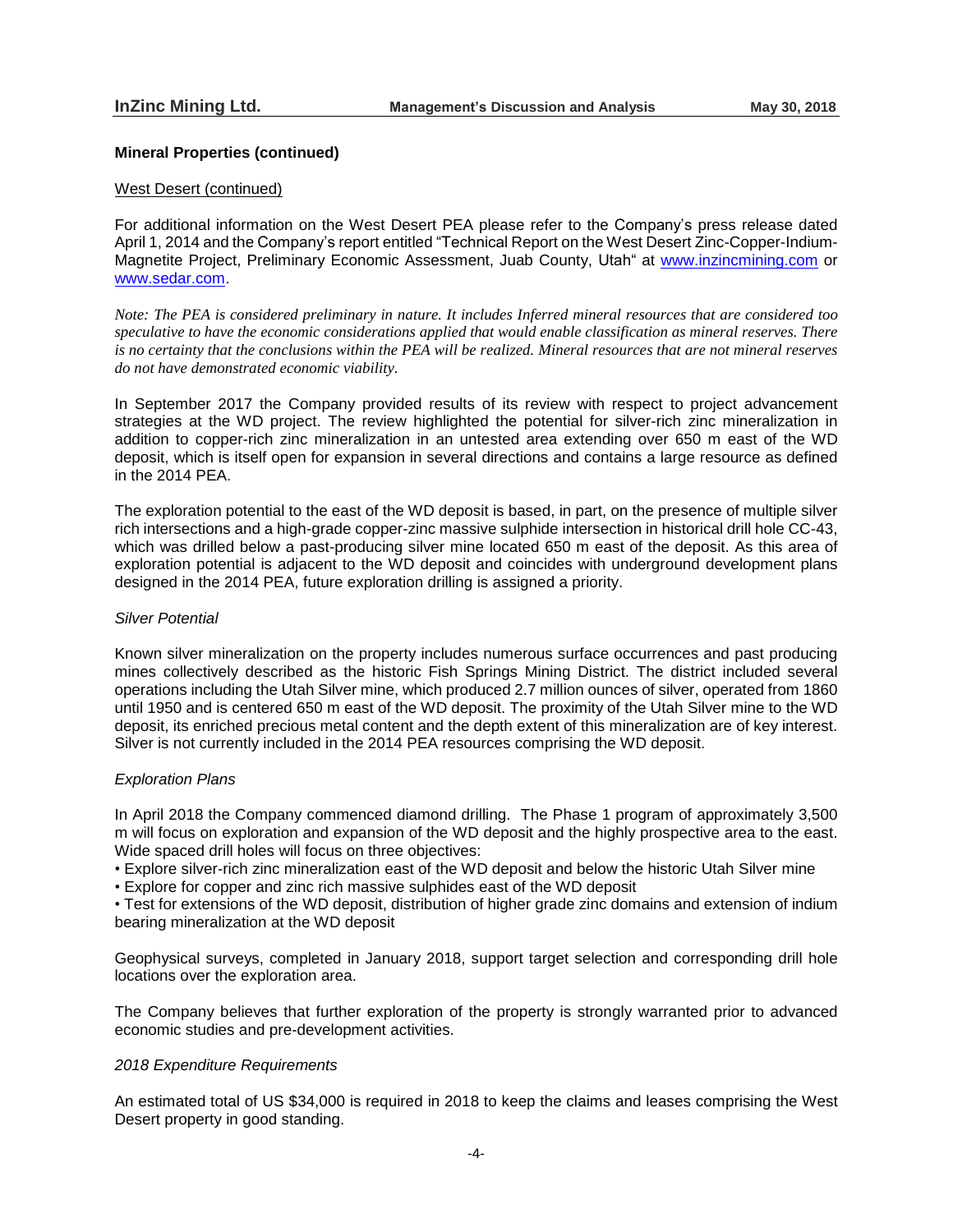## **Mineral Properties (continued)**

#### Indy

On January 26, 2017, the Company received TSX-V approval to enter into an option agreement to acquire a 100% interest in Indy from Pac Shield Resources Inc. ("PSR"), a private British Columbia company. Indy is located approximately 150 km southeast of the city of Prince George, British Columbia. The property is 85 km south of the CNR transcontinental railway and 65 km south of the Yellowhead highway at elevations ranging from 950 m to 1300 m. Northern portions of the property are accessed by well-maintained Forest Service roads on a seasonal basis.

Pursuant to the agreement with PSR, the Company has the option to earn a 100% interest over a five year period by making staged cash payments totaling \$305,000 (\$55,000 paid to date), issuing an aggregate of 2,100,000 shares (400,000 issued to date) and completing work commitments of \$2,600,000 (first year work commitments of \$75,000 have been completed). In addition, a \$500,000 cash payment and the issuance of 500,000 shares of the Company will be made to PSR if the Company files a technical report establishing a 500,000,000 pound zinc resource on the property. A further \$500,000 cash payment will be made to PSR should the Company file a technical report establishing a 750,000,000 pound zinc resource on the property. The property is subject to a 1.0% NSR held by PSR (the "PSR NSR") and a 1.5% NSR held by Kerry Curtis, a director, Chairman of the Board and former interim Chief Executive Officer of the Company, and a director and the controlling shareholder of PSR. On exercise of the option and prior to completion of a feasibility study on the property, the Company has the right to purchase the PSR NSR for \$1,500,000.

Indy comprises claims (3,100 Ha) covering a 9.8 km continuous strike of sedimentary rock sequences spanning the Cambrian to Lower Mississippian; a geological period known to produce most of the major western Canadian zinc deposits.

Activity in the area is first recorded by Kennco who between 1980 and 1982 completed mapping and soil geochemistry resulting in the definition of three large zinc-lead-silver geochemical anomalies. This was followed by four diamond drill holes on two selected geochemical targets.

In 1988, Cominco optioned the property from Kennco and completed extensive soil geochemistry programs. Five shallow, wide-spaced diamond drill holes drilled by Cominco in 1989-90 targeted a portion of a high contrast soil anomaly (Anomaly B). All five holes intersected mineralization at estimated vertical depths less than 100 m, outlining a 450 m long mineralized trend. Drill intersections ranged from 1.5 m to 19.7 m, grading from 1.9% to 8.9% zinc, 1.0 g/t to 55.6 g/t silver and 0.04% to 2.4% lead. True widths of these intersections are not known and in some cases core recoveries were less than 50%. Descriptions of the mineralized drill intersections include the minerals sphalerite, galena and barite in fractures and breccias hosted in dolostone, all of which are common constituents of Mississippi Valley Type (MVT) deposits.

Cominco returned the property to Kennco post 1991, after which only minor activities are recorded.

From June to August of 2017 the Company completed a surface exploration program on the Indy project. The 2017 field program consisted of geochemical surveys, geological mapping and prospecting in the anomaly B and C areas, two of four high priority areas occurring over a 6.5 km trend at Indy.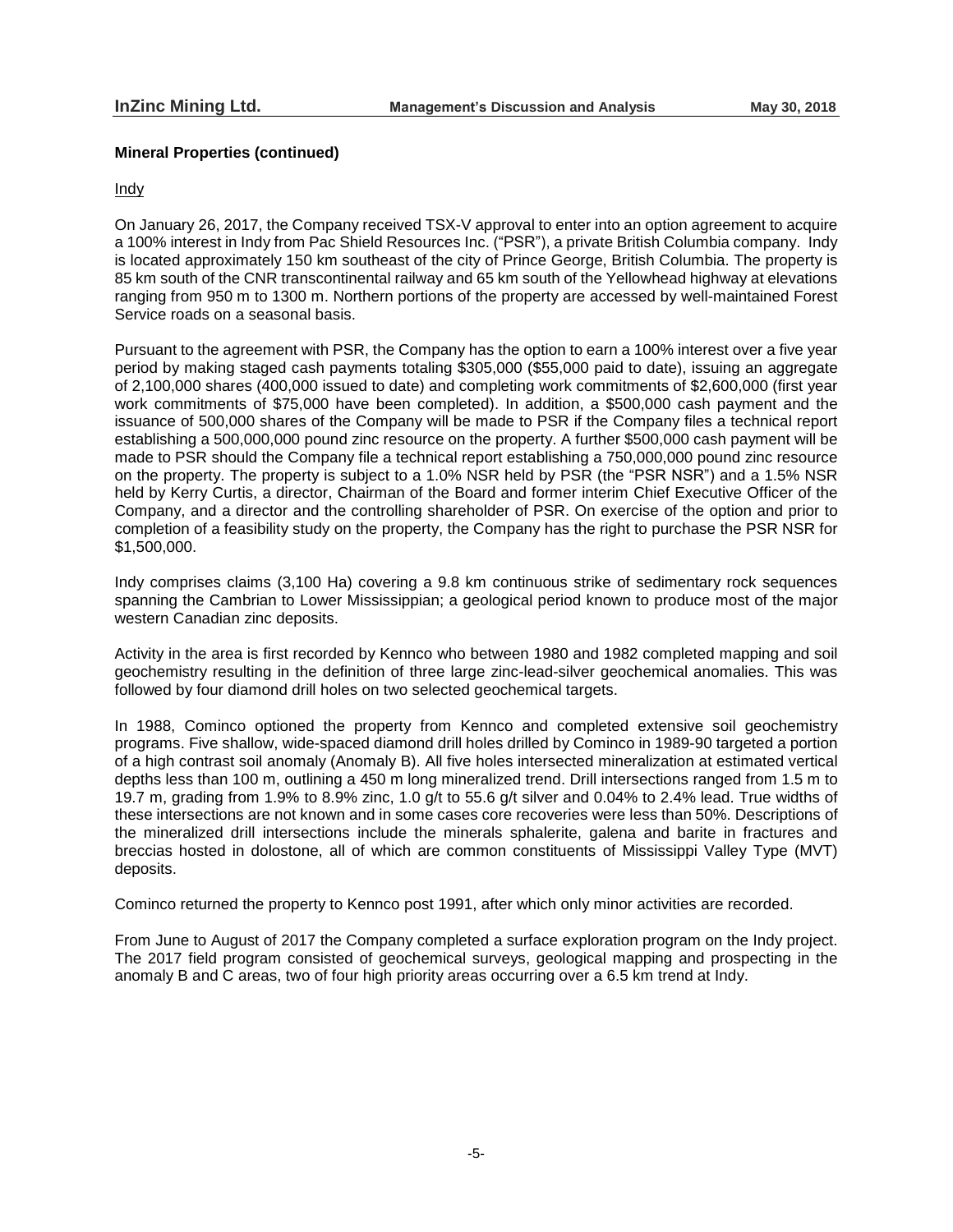# **Mineral Properties (continued)**

#### Indy (continued)

Highlights from the 2017 exploration program include:

- *Anomaly B Area*
- Hosts 450 m long mineralized zone discovered by soil geochemistry in 1988
- Expanded detailed sampling to 1.5 km by 300 m area in 2017
- Extended soil anomaly associated with known mineralized zone northwest by 800 m remains open
- Identified extensive new soil anomalies immediately west and north of mineralized zone
- Aggregate length of 1.8 km of newly outlined soil geochemical anomalies

#### *Anomaly C*

- Outlined continuous zinc in soil anomaly over 600 m in length
- Open for expansion to the north and south

# *Exploration Plans*

A range of follow-up programs are being planned for Indy in 2018 including; drilling, surface geochemistry, geology and prospecting. Permitting has been initiated for a diamond drill program the summer of 2018.

#### *2018 Expenditure Requirements*

Under the terms of the Indy option agreement, additional expenditures of \$200,000 are required on or before January 29, 2019.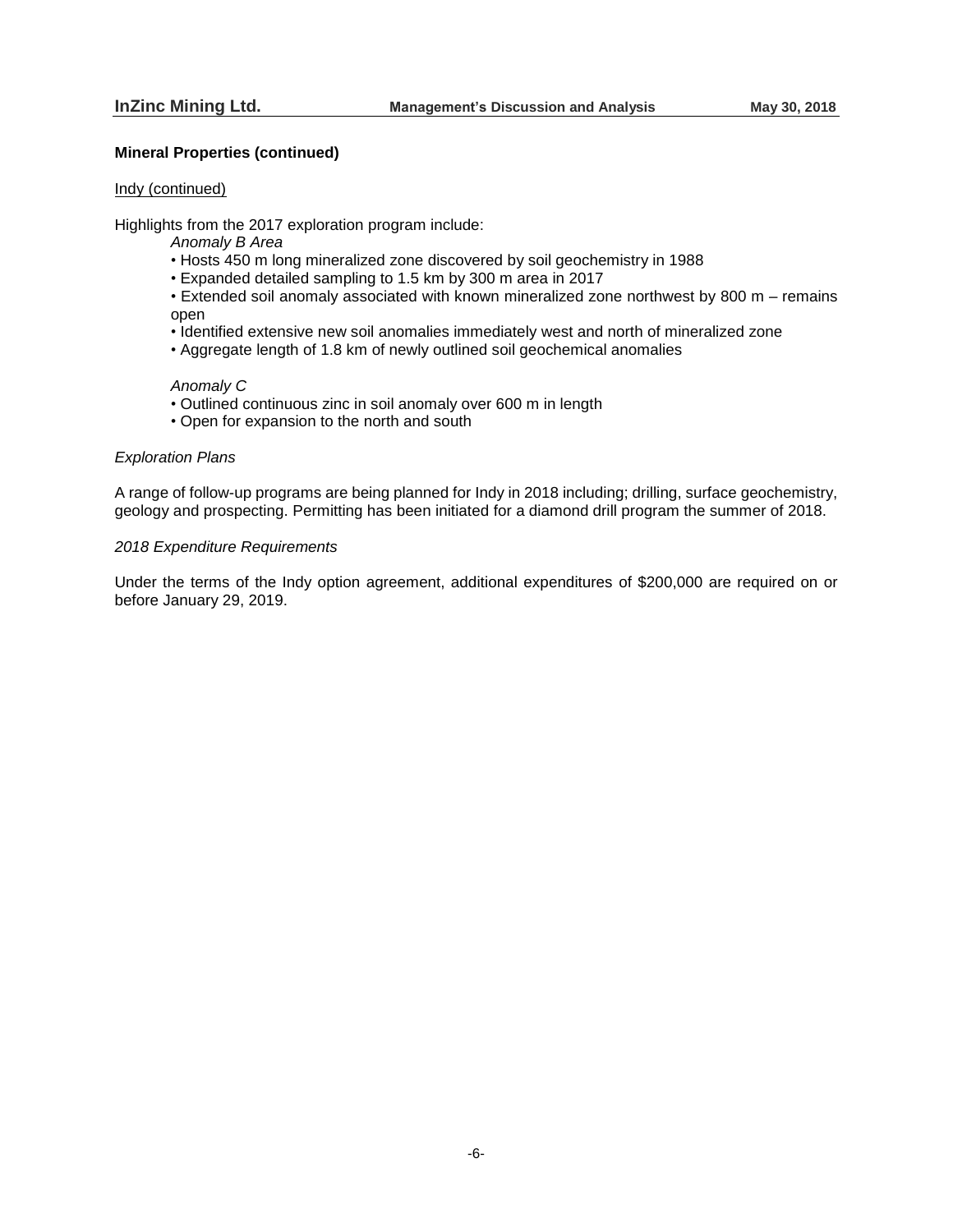# **Summary of Exploration Activities**

The following table represents expenditures incurred on the exploration and evaluation assets during the three months ended March 31, 2018:

|                                   | <b>West Desert</b> | <b>Indy</b>   | <b>Total</b>  |
|-----------------------------------|--------------------|---------------|---------------|
| <b>Acquisition costs</b>          |                    |               |               |
| Balance, December 31, 2017        | \$<br>394,127      | \$<br>79,280  | \$<br>473,407 |
| Additions during the period:      |                    |               |               |
| Cash payments                     |                    | 25,000        | 25,000        |
| Shares issued                     |                    | 29,000        | 29,000        |
| Staking                           |                    | 944           | 944           |
|                                   |                    | 54,944        | 54,944        |
| Balance, March 31, 2018           | 394,127            | 134,224       | 528,351       |
| <b>Deferred exploration costs</b> |                    |               |               |
| Balance, December 31, 2017        | 5,330,585          | 76,017        | 5,406,602     |
| Additions during the period:      |                    |               |               |
| Claim maintenance                 | 387                |               | 387           |
| Communication                     | 388                |               | 388           |
| <b>Drilling</b>                   | 18,114             |               | 18,114        |
| Engineering                       | 601                |               | 601           |
| Equipment and supplies            | 9,878              |               | 9,878         |
| Geophysics                        | 50,476             |               | 50,476        |
| Permitting                        |                    | 2,500         | 2,500         |
| Personnel                         | 45,702             | 5,750         | 51,452        |
| Room and board                    | 16,816             |               | 16,816        |
| Travel                            | 6,898              |               | 6,898         |
|                                   | 149,260            | 8,250         | 157,510       |
| Balance, March 31, 2018           | 5,479,845          | 84,267        | 5,564,112     |
| <b>Total, March 31, 2018</b>      | \$5,873,972        | \$<br>218,491 | \$6,092,463   |

# **Selected Quarterly Information**

| <b>Quarter Ended</b> | <b>Revenue</b><br>$($ \$) | Loss and comprehensive loss<br>(\$) | Net loss per share<br>(\$)' |
|----------------------|---------------------------|-------------------------------------|-----------------------------|
| March 31, 2018       | Nil                       | (145, 422)                          | 0.00                        |
| December 31, 2017    | Nil                       | (196, 255)                          | 0.00                        |
| September 30, 2017   | Nil                       | (58, 774)                           | 0.00                        |
| June 30, 2017        | Nil                       | (229, 815)                          | 0.00                        |
| March 31, 2017       | Nil                       | (115,980)                           | 0.00                        |
| December 31, 2016    | Nil                       | (125, 780)                          | 0.00                        |
| September 30, 2016   | Nil                       | (142, 237)                          | 0.00                        |
| June 30, 2016        | Nil                       | (163, 241)                          | 0.00                        |

*(1) Basic and diluted*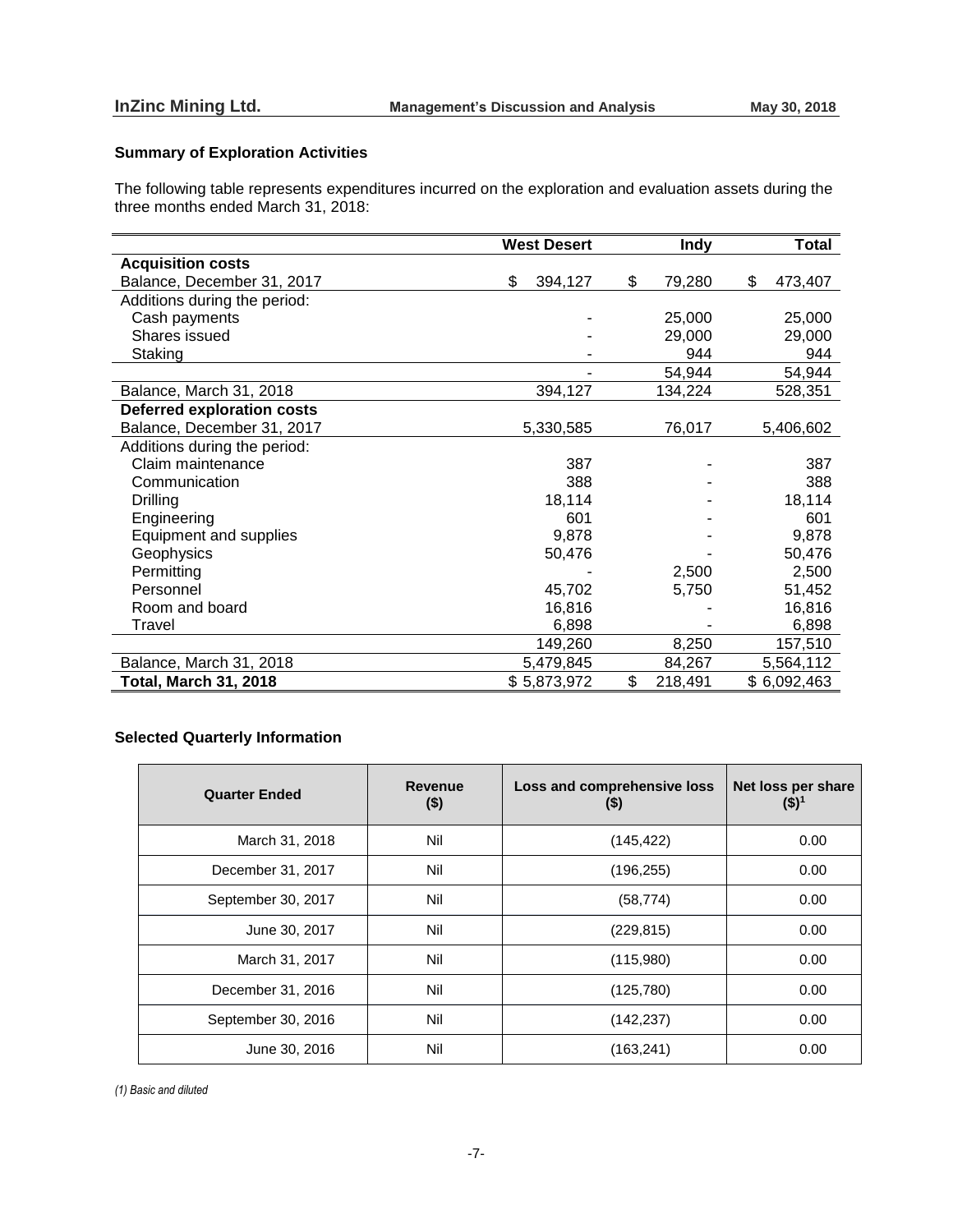# **Current Quarter**

The net loss for the quarter ended March 31, 2018 was \$145,422 or \$0.00 per share compared with a loss of \$115,980 or \$0.00 per share during the quarter of the prior period. Sources of variability include expenditures for communication and investor relations, office and miscellaneous costs, property investigation costs, share-based compensation and travel.

# **Results of Operations**

The following discussion should be read in conjunction with the accompanying Financial Statements and related notes for the period. The operating and administrative expenses for the three months ended March 31, 2018 totalled \$144,756 (March 31, 2017 - \$116,459), including share-based compensation issued during the period, valued at \$52,603 (March 31, 2017 - \$20,636) calculated using the Black Scholes option pricing model. The most significant expenses for the period ended March 31, 2018 were communications and investor relations, office and miscellaneous, property investigation costs, share-based compensation, and travel.

The table below explains the major changes in expenditures for three months ended March 31, 2018 compared with March 31, 2017.

| <b>Expense</b>                          | Increase / Decrease in<br><b>Expenses</b> | <b>Explanation for Change</b>                                                                                                                                                   |
|-----------------------------------------|-------------------------------------------|---------------------------------------------------------------------------------------------------------------------------------------------------------------------------------|
| Communication and<br>investor relations | Decrease of \$22,627                      | Decrease is due to additional investor relations and<br>promotional activities such as marketing in the<br>comparative period as the Company worked towards<br>a financing.     |
| Office and miscellaneous                | Increase of \$10,571                      | Increase is due to additional corporate activity as a<br>financing was completed at the end of the prior year<br>and more work is being performed.                              |
| Property investigation<br>costs         | Increase of \$22,343                      | Increase is due to the Company exploring additional<br>property opportunities.                                                                                                  |
| Share based<br>compensation             | Increase of \$31,967                      | Incentive share options were issued in the current<br>period and none were issued in the comparative<br>period.                                                                 |
| Travel                                  | Decrease of \$17,392                      | Decrease is due to reduced corporate activity as<br>comparative period included costs related to<br>promotion of the Company and travel related to<br>working on the financing. |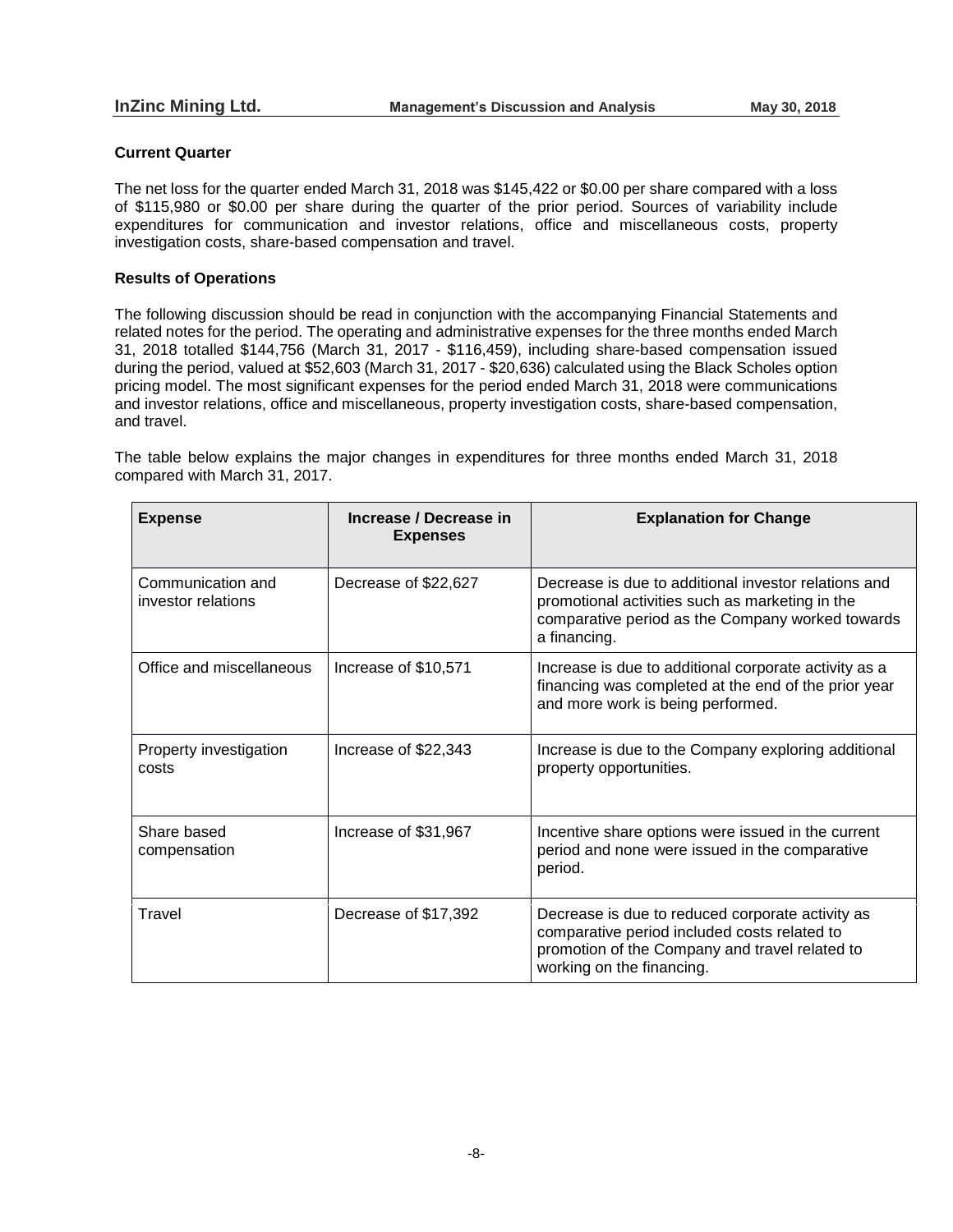## **RELATED PARTY TRANSACTIONS**

The Company entered into the following transactions with related parties during the three months ended March 31, 2018:

Summary of key management personnel compensation:

|                                           | For the three months ended March 31, |        |   |        |
|-------------------------------------------|--------------------------------------|--------|---|--------|
|                                           |                                      | 2018   |   | 2017   |
| Short-term benefits paid or accrued       |                                      |        |   |        |
| Office and miscellaneous (K. Curtis)      | S                                    | 9.000  | Ъ | 9,000  |
| Professional fees (S. Vanry)              |                                      | 7,500  |   | 9,000  |
| Share-based compensation (K. Curtis)      |                                      |        |   | 3,194  |
| Share-based compensation (S. Vanry)       |                                      |        |   | 2,282  |
| Share-based compensation (W. Hubert)      |                                      | 12.525 |   | 3,194  |
| Share-based compensation (L. Montpellier) |                                      | 2,796  |   | 3,194  |
| Share-based compensation (J. Murphy)      |                                      | 2,796  |   | 5,578  |
|                                           |                                      | 34.617 |   | 35,442 |

Included in rent is \$1,694 (March 31, 2017 - \$2,250) paid or accrued to a company related by Steve Vanry, the CFO.

Included in accounts payable and accrued liabilities are amounts owing to related parties of \$3,000 (December 31, 2017 - \$35,316).

## **Liquidity, Financial Position and Capital Resources**

As at March 31, 2018, the Company's liquidity and capital resources are as follows:

|                                          | March 31, 2018 | <b>March 31, 2017</b> |
|------------------------------------------|----------------|-----------------------|
|                                          | \$             | \$                    |
| Cash                                     | 2,991,776      | 459,841               |
| <b>Receivables</b>                       | 17,754         | 7,435                 |
| Prepaids                                 | 17,765         | 18,361                |
| Marketable securities                    | 999            | 1,708                 |
| Total current assets                     | 3,028,294      | 487,345               |
| Accounts payable and accrued liabilities | 83,363         | 53,044                |
| Working capital                          | 2,944,931      | 434,301               |

The Company had a net working capital position of \$2,944,931 at March 31, 2018 compared with \$434,301 as at March 31, 2017. As at March 31, 2018, the Company had sufficient liquidity to meet its obligations for the next year.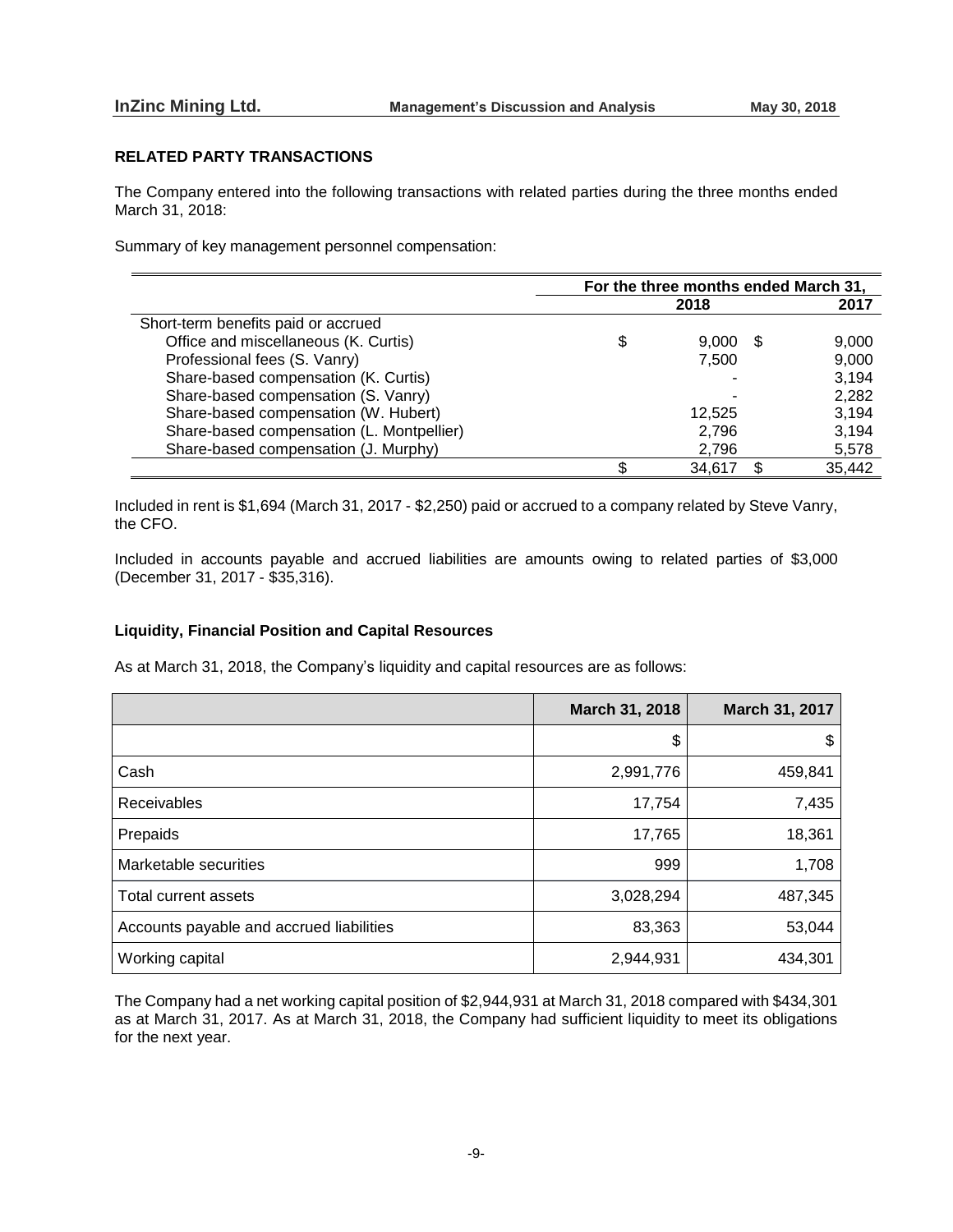## **Liquidity, Financial Position and Capital Resources (continued)**

The Company had cash on hand of \$2,991,776 on March 31, 2018 (December 31, 2017 - \$3,483,198; March 31, 2017 - \$459,841). The source of cash was the completion of a private placement that raised proceeds, net of finders and legal costs, of \$3,334,555 and the exercise of stock options for proceeds of \$85,000 in the prior fiscal year. The primary use of cash during the period was the funding of operations at \$259,795 (March 31, 2017 - \$69,084) and the acquisition of exploration and evaluation assets of \$129,133 (March 31, 2017 - \$5,804) and advances made for anticipated exploration expenditures of \$102,494 (March 31, 2017 - \$Nil).

The Company's general and administrative costs, exclusive of any management compensation or direct business costs such as acquisitions, field work or travel, are in the range of \$250,000 annually. These maintenance costs are typical for a public company of this nature and consist of stock exchange fees, legal fees, accounting and audit fees, transfer agent fees and general office expenses such as rent, basic administrative assistance and phone. As the Company has commenced further exploration of its properties, it may have an impact on general and administrative costs.

The Company has no known mineral reserves and is not in commercial production on any of its properties and accordingly, the Company does not generate cash from operations. The Company finances exploration activities by raising capital from equity markets from time to time.

## **Proposed Transactions**

There are no proposed transactions to be reported.

#### **Risks and Uncertainties**

The business and operations of the Company are subject to numerous risks, many of which are beyond the Company's control. The Company considers the risks set out below to be some of the most significant to potential investors in the Company, but not all of the risks associated with an investment in securities of the Company. If any of these risks materialize into actual events or circumstances or other possible additional risks and uncertainties of which the Company is currently unaware or which it considers to be material in relation to the Company's business actually occur, the Company's assets, liabilities, financial condition, results of operations (including future results of operations), business and business prospects, are likely to be materially and adversely affected. In such circumstances, the price of the Company's securities could decline and investors may lose all or part of their investment.

#### *History of losses*

The Company has incurred net losses since inception and as of March 31, 2018, had an accumulated deficit of \$8,763,853.

#### *No history of dividends*

Since incorporation, the Company has not paid any cash or other dividends on its common stock and does not expect to pay such dividends in the foreseeable future, as all available funds will be invested primarily to finance its mineral exploration programs. The Company will need to achieve profitability prior to any dividends being declared.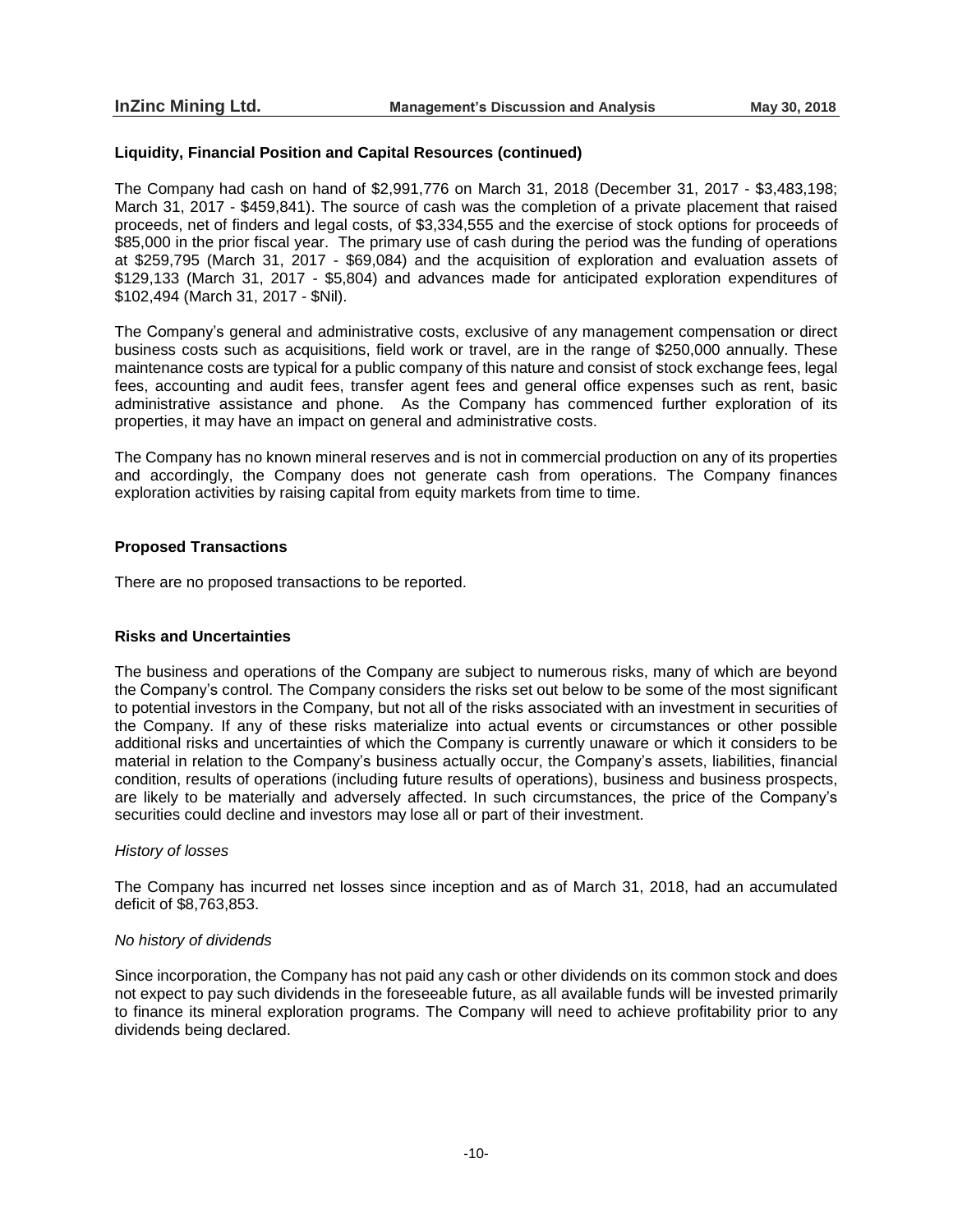## **Risks and Uncertainties (continued)**

### *Dilution*

The Company does not generate any revenues and does not have sufficient financial resources to undertake by itself all of its planned expenditures. The Company has limited financial resources and has financed its operations primarily through the sale of securities such as common shares. The Company will need to continue its reliance on the sale of such securities for future financing, resulting in dilution to the Company's existing shareholders. The amount of additional funds required will depend largely on the success of the Company's exploration programs.

Further expenditures will depend on the Company's ability to obtain additional financing which may not be available under favourable terms, if at all.

## *Capital and liquidity risk*

The amount of financial resources available to invest for the enhancement of shareholder value is dependent upon the size of the treasury, profitable operations, and willingness to utilize debt and issue equity. Due to the size of the Company, financial resources are limited and if the Company exceeds growth expectations or finds investment opportunities it may require debt or equity financing. There is no assurance that the Company will be able to obtain additional financial resources that may be required to successfully finance transactions or compete in its markets on favourable commercial terms.

## *Dependence on key personnel*

Loss of certain members of the executive team or key operational leaders of the company could have a disruptive effect on the implementation of the Company's business strategy and the efficient running of day-to-day operations until their replacement is found. Recruiting personnel is time consuming and expensive and the competition for a professional is intense. The Company may be unable to retain its key employees or attract, assimilate, retain or train other necessary qualified employees, which may restrict its growth potential.

### *Mineral exploration*

Mineral exploration is subject to a high degree of risk, which even a combination of experience, knowledge and careful evaluation may fail to overcome. These risks may be even greater in the Company's case given its formative stage of development. Furthermore, exploration activities are expensive and seldom result in the discovery of a commercially viable resource. There is no assurance that the Company's exploration will result in the discovery of an economically viable mineral deposit.

### *Preliminary Economic Assessments*

Preliminary Economic Assessments are considered to be preliminary in nature. They include Inferred mineral resources that are considered too speculative to have the economic considerations applied that would enable their classification as mineral reserves. There is no certainty that the conclusions within a Preliminary Economic Assessment will be realized. Mineral resources that are not mineral reserves do not have demonstrated economic viability.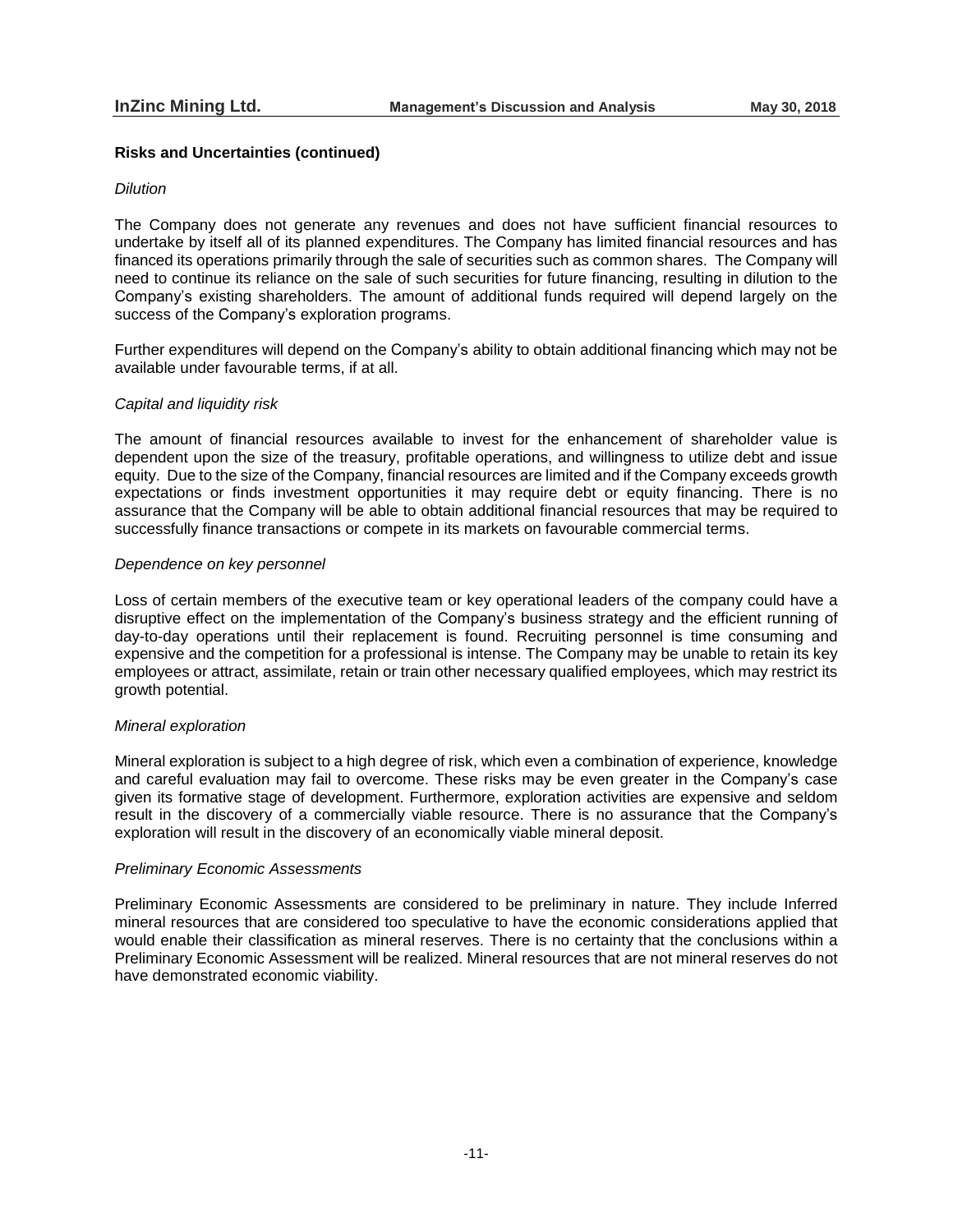## **Risks and Uncertainties (continued)**

#### *Management of industry risk*

The Company is engaged primarily in mineral exploration and manages related industry risk issues directly. The Company's mineral exploration activities expose it to potential environmental liability risk. It is management's policy to review environmental compliance and exposure on an ongoing basis. The Company follows industry standards and specific project environmental requirements. The Company is currently in the exploration stage on its property interests and has not determined whether significant site recovery costs will be required. Management is not aware of and does not anticipate any significant environmental remediation costs or liabilities in respect of its current operations.

#### *Commodity and equity prices*

The Company has exposure to price risk with respect to commodity and equity prices. Equity price risk is defined as the potential adverse impact on the Company's earnings due to movements in individual equity prices or general movements in the level of the stock market. Commodity price risk is defined as the potential adverse impact on earnings and economic value due to commodity price movements and volatilities.

## **Critical Accounting Estimates**

The preparation of the consolidated financial statements in conformity with IFRS requires management to make certain estimates, judgments and assumptions that affect the reported amounts of assets and liabilities at the date of the financial statements and the reported expenses during the year.

Although management uses historical experience and its best knowledge of the amount, events or actions to form the basis for judgments and estimates, actual results may differ from these estimates.

Estimates are made when applying accounting policies. The critical estimates that have the most significant effects on the amounts recognized in the consolidated financial statements are as follows:

#### *Economic recoverability and probability of future economic benefits of exploration and evaluation assets*

Management has determined that exploration, evaluation, and related costs incurred which were capitalized may have future economic benefits and may be economically recoverable. Management uses several criteria in its assessments of economic recoverability and probability of future economic benefits including, geologic and other technical information, a history of conversion of mineral deposits with similar characteristics to its own properties to proven and probable mineral reserves, the quality and capacity of existing infrastructure facilities, evaluation of permitting and environmental issues and local support for the project.

#### *Valuation of share-based compensation*

The Company uses the Black-Scholes Option Pricing Model for valuation of share-based compensation. Option pricing models require the input of subjective assumptions including expected price volatility, interest rate, and forfeiture rate. Changes in the input assumptions can materially affect the fair value estimate and the Company's earnings and equity reserves.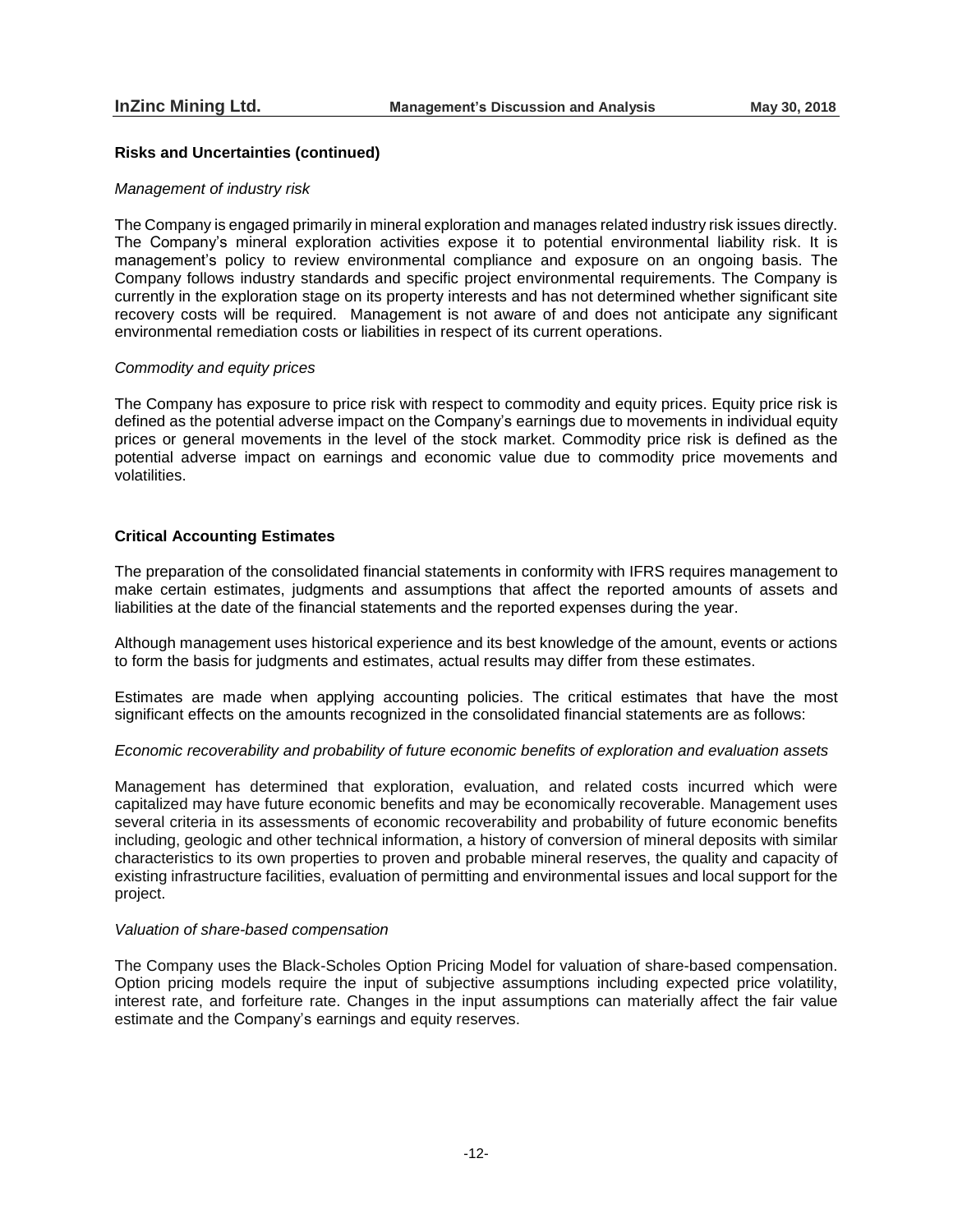## **Critical Accounting Estimates (continued)**

### *Income taxes*

In assessing the probability of realizing deferred tax assets, management makes estimates related to expectation of future taxable income, applicable tax opportunities, expected timing of reversals of existing temporary differences and the likelihood that tax positions taken will be sustained upon examination by applicable tax authorities. In making its assessments, management gives additional weight to positive and negative evidence that can be objectively verified.

## **New accounting policies adopted**

### IFRS 9, "Financial Instruments"

Effective January 1, 2018, the Company retrospectively adopted IFRS 9, "Financial Instruments". IFRS 9 sets out requirements for recognizing and measuring financial assets, financial liabilities and some contracts to buy or sell non-financial items. This standard replaces IAS 39, "Financial Instruments: Recognition and Measurement". Prior periods were not restated and there was no material impact to the Company's condensed interim consolidated financial statements as a result of transitioning to IFRS 9.

The adoption of IFRS 9 has not had a significant effect on the Company's accounting policies related to financial liabilities and financial assets. The impact of IFRS 9 on the classification and measurement of financial assets and financial liabilities is set out below.

Classification and measurement of financial assets and liabilities

Under IFRS 9, financial assets, on initial recognition, are recognized at fair value and subsequently classified and measured at: amortized cost; fair value through other comprehensive income ("FVOCI") or fair value through profit or loss ("FVTPL"). IFRS 9 eliminates the previous IAS 39 categories for financial assets of held to maturity, loans and receivables and available for sale. The classification of financial assets depends on the purpose for which the financial assets were acquired. The Company's financial assets which consist of cash, receivables, advances, and reclamation deposit are classified as amortized cost. Financial assets are classified as current assets or non-current assets based on their maturity date. Cash has changed classification from FVTPL to amortized cost. The carrying value is equal to its fair value given the short-term nature of the asset, therefore, there is no change in the carrying value as a result of the change in classification. Marketable securities are classified as FVOCI.

Most of the requirements in IAS 39 for classification and measurement of financial liabilities were carried forward in IFRS 9, and, as such, the Company's accounting policy with respect to financial liabilities is substantially unchanged. The Company's financial liabilities which consist of accounts payable and accrued liabilities are classified as amortized cost.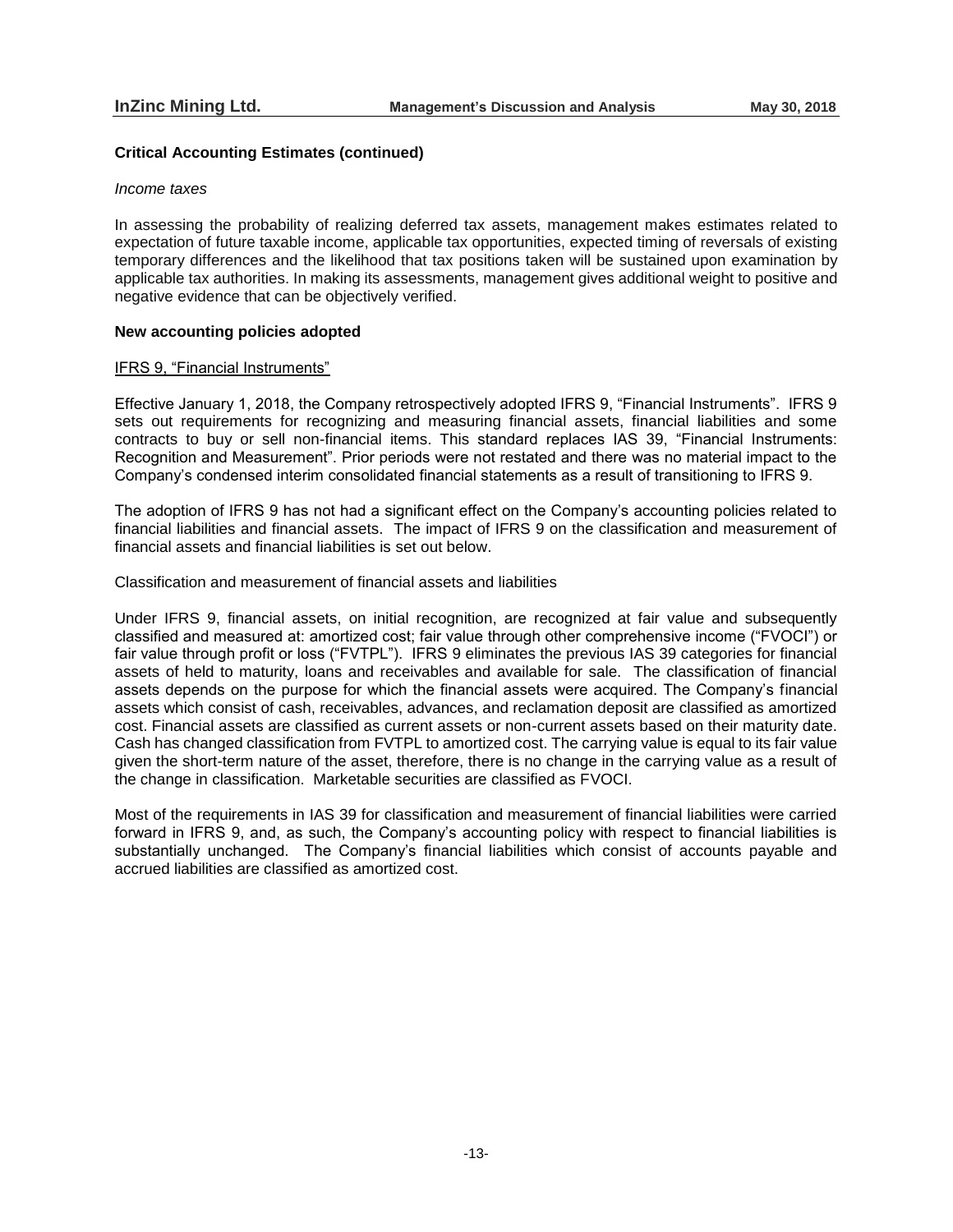## **New accounting policies adopted (continued)**

### IFRS 9, "Financial Instruments" (continued)

#### *Impairment of financial assets*

An expected credit loss ("ECL") model applies to financial assets measured at amortized cost, contract assets and debt investments at FVOCI, but not to investments in equity instruments. The ECL model requires a loss allowance to be recognized based on expected credit losses. The estimated present value of future cash flows associated with the asset is determined and an impairment loss is recognized for the difference between this amount and the carrying amount as follows: the carrying amount of the asset is reduced to estimated present value of the future cash flows associated with the asset, discounted at the financial asset's original effective interest rate, either directly or through the use of an allowance account and the resulting loss is recognized in the statement of income (loss) for the period. In a subsequent period, if the amount of the impairment loss related to financial assets measured at amortized cost decreases, the previously recognized impairment loss is reversed through the statement of income (loss) to the extent that the carrying amount of the investment at the date the impairment is reversed does not exceed what the amortized cost would have been had the impairment not been recognized.

The Company's financial assets measured at amortized cost are subject to the ECL model. The adoption of the ECL impairment model had a negligible impact on the carrying amounts of the Company's financial assets given the nature of the items and that receivables are substantially all current and there is a minimal level of default.

## IFRS 15, "Revenue from Contracts with Customers"

IFRS 15 establishes principles that an entity shall apply to report useful information to users of financial statements about the nature, amount, timing and uncertainty of revenue and cash flows arising from a contract with a customer. There was no impact on the condensed interim consolidated financial statements as a result of adopting this standard.

#### **Accounting pronouncements not yet effective**

The following new standards, amendments to standards and interpretations applicable to the Company are not yet effective and have not been applied in preparing the condensed interim consolidated financial statements.

#### IFRS 16, "Leases"

IFRS 16, "Leases" replaces IAS 17, "Leases". The new standard requires lessees to recognize a lease liability reflecting future lease payments and a "right-of-use asset" for virtually all lease contracts, and to record it on the statement of financial position, except with respect to lease contracts that meet limited exception criteria. The standard is effective for annual periods beginning on or after January 1, 2019, with earlier application permitted. The Company does not intend to early adopt IFRS 16.

## **Off-Balance Sheet Arrangements**

The Company does not have any off-balance sheet arrangements.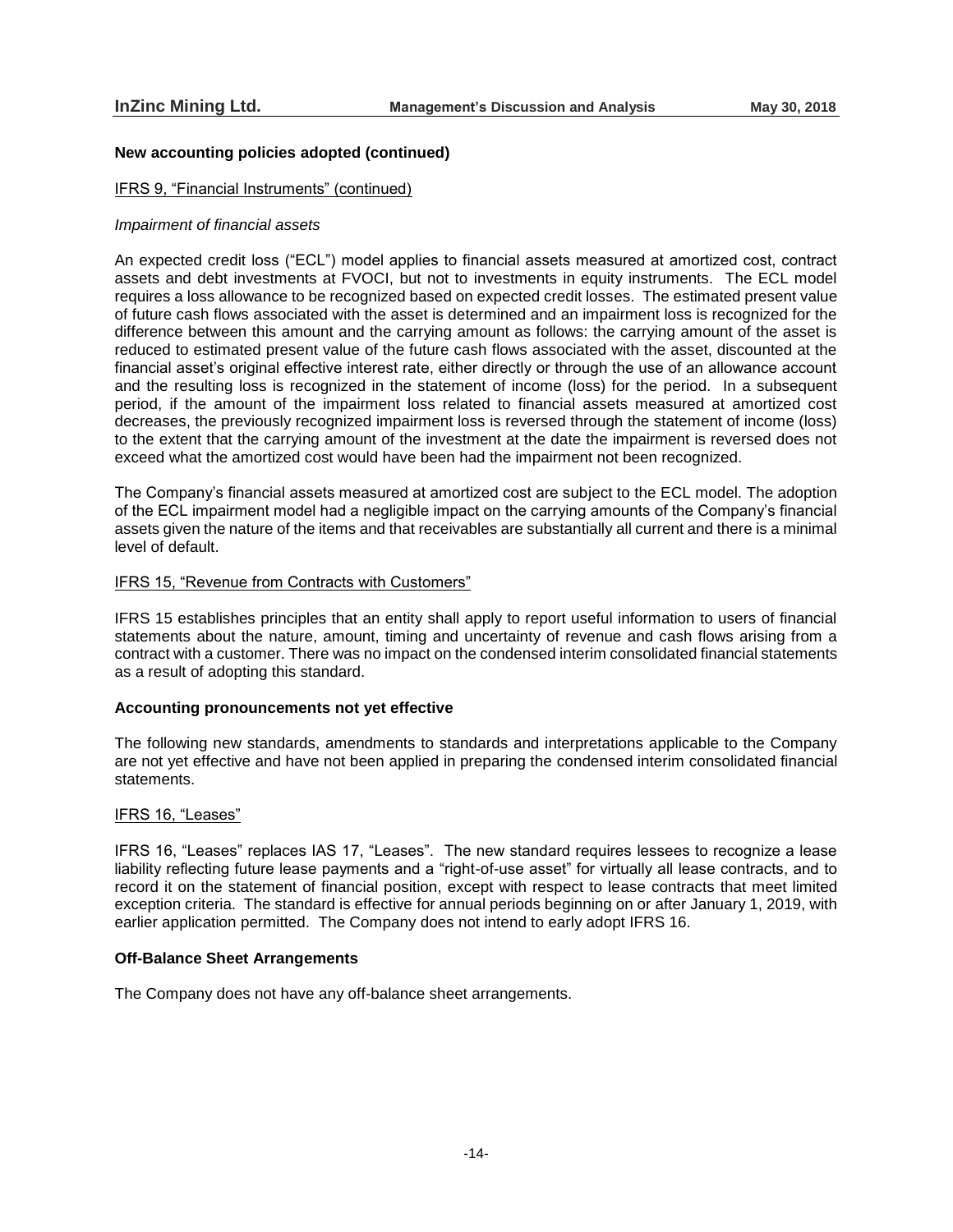### **Financial Instruments and Management of Financial Risk**

Financial instruments measured at fair value are classified into one of three levels in the fair value hierarchy according to the relative reliability of the inputs used to estimate the fair values. The three levels of the fair value hierarchy are:

- Level 1 Unadjusted quoted prices in active markets for identical assets or liabilities;
- Level 2 Inputs other than quoted prices that are observable for the asset or liability either directly or indirectly; and
- Level 3 Inputs that are not based on observable market data.

Cash and marketable securities are measured at fair value using level 1 inputs. The value of receivables, advances, reclamation deposit, and accounts payable and accrued liabilities approximates their carrying values.

The Company is exposed to a variety of financial risks by virtue of its activities including currency, credit, interest rate, liquidity and price risk.

#### *Credit risk*

The Company is exposed to industry credit risks arising from its cash holdings and receivables. The Company manages credit risk by placing cash with major Canadian financial institutions. The Company's significant receivables are due from the Federal Government of Canada. Management believes that credit risk related to these amounts is nominal.

### *Liquidity risk*

Liquidity risk is the risk that the Company will not have sufficient funds to meet its financial obligations when they are due. To manage liquidity risk, the Company reviews additional sources of capital and financing to continue its operations and discharge its commitments as they become due.

### *Interest rate risk*

Interest rate risk is the risk that the fair value of future cash flows of a financial instrument will fluctuate because of changes in market interest rates. The Company is not exposed to interest rate risk as it does not have any significant financial instruments with interest rates, with the exception of cash. Interest earned on cash is based on prevailing bank account interest rates, which may fluctuate. A 1% change in interest rates would result in a nominal difference for the three months ended March 31, 2018.

#### *Foreign currency risk*

The Company is exposed to foreign currency risk on fluctuations related to cash and accounts payables and accrued liabilities that are denominated in United States Dollars. A 10% change in foreign exchange rates would result in a nominal difference for the three months ended March 31, 2018.